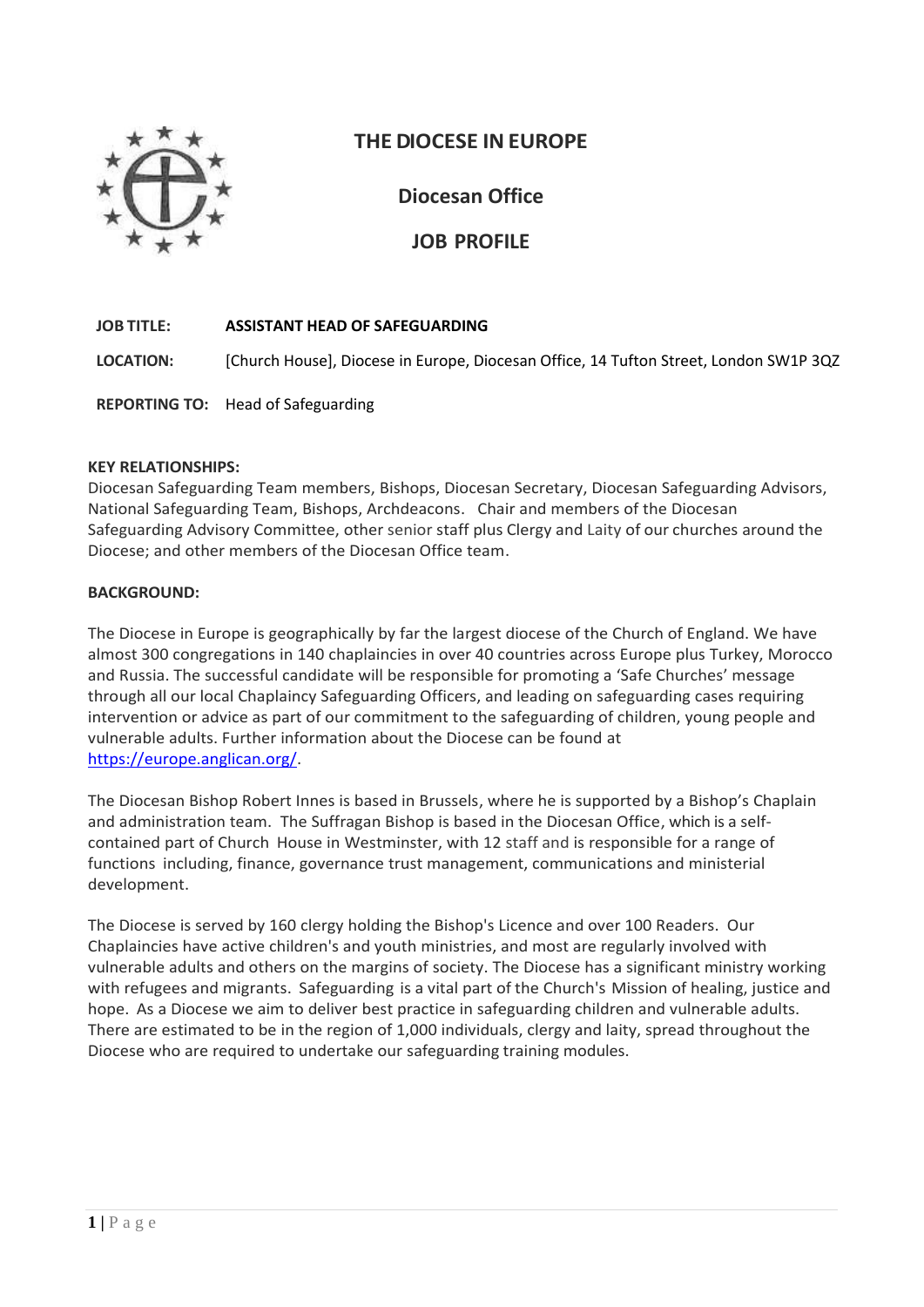### **JOB SUMMARY:**

- To support the Diocese Safeguarding Service (DSS) in providing appropriate advice, risk assessment and other safeguarding support to Chaplaincies, and to survivors/victims of abuse.
- To monitor all case work and ensure that allegations of abuse are properly managed and recorded, with appropriate referral to relevant statutory authorities.
- To make sure that offenders returning to the community and others that may pose a risk are appropriately supported and managed.
- To support the DSS in the development and delivery of its [safeguarding policy](https://europe.anglican.org/diocese-safeguarding-guidelines/introduction) and protocol, training and an understanding of good practice.
- To manage and provide support to the administration team.
- To assist with the completion and recommendations of our Past Cases Review 2 (PCR2).
- To undertake such other reasonable duties as may be required by the HOS.

### **MAIN DUTIES AND RESPONSIBILITIES:**

### **Casework**

- Provide guidance and direction where there are concerns about children and young people and adults who may be a risk.
- Oversee the casework of the Diocesan Safeguarding Officer (DSO) and provide advice to the local volunteer Chaplaincy Safeguarding Officers (CSO).
- Respond to requests for advice, information and guidance from individuals in the Church who are concerned about the welfare of vulnerable people (children, young people and adults, including those whose behaviour is of concern).
- Under the guidance of the Head of Safeguarding, take the lead in responding to safeguarding situations, following the Practice Guidance: Responding to, assessing and managing safeguarding concerns [or allegations against church officers](https://www.churchofengland.org/sites/default/files/2017-12/Responding%20PG%20V2.pdf).
- Undertake assessments of any person of concern (which may require travel in Europe).
- Arrange and attend Safeguarding Case Management Meetings, at times this will include preparing chaplaincy personnel for such meetings and attending with them, or on their behalf.
- Provide advice to the DSO, CSOs, and senior managers in relation to managing complex cases.
- Ensure there is support and advice for those who are victims or survivors of abuse.
- Ensure the provision, approval and training of Support Persons when required.
- Support individuals when a referral to statutory services or the police is necessary.
- Support chaplaincies during a child/adult protection or safeguarding enquiry and afterwards. This may include ensuring support is provided for others in the chaplaincy who may be affected by such an enquiry, for example volunteers or other leaders.
- Work in partnership with the statutory agencies as required by the HOS.
- Contribute to risk assessments undertaken in the chaplaincy or diocese as agree by the HOS.
- Ensure at all times that appropriate records are maintained, suitable for admission in legal proceedings in line with [Safeguarding Records: Joint practice guidance for the Church of England](https://www.churchofengland.org/sites/default/files/2017-11/safeguarding%20joint%20practice%20guidance%20-%20safeguarding%20records.pdf)  [and Methodist Church.](https://www.churchofengland.org/sites/default/files/2017-11/safeguarding%20joint%20practice%20guidance%20-%20safeguarding%20records.pdf)
- Contribute to the drawing up and regular review of agreements for those known to be a risk to children and / or vulnerable adults.
- Provide advice to the administrator about safeguarding checks, ensuring the process is fit for purpose, and undertake a risk assessment process for those where safeguarding checks are not clear, or not possible.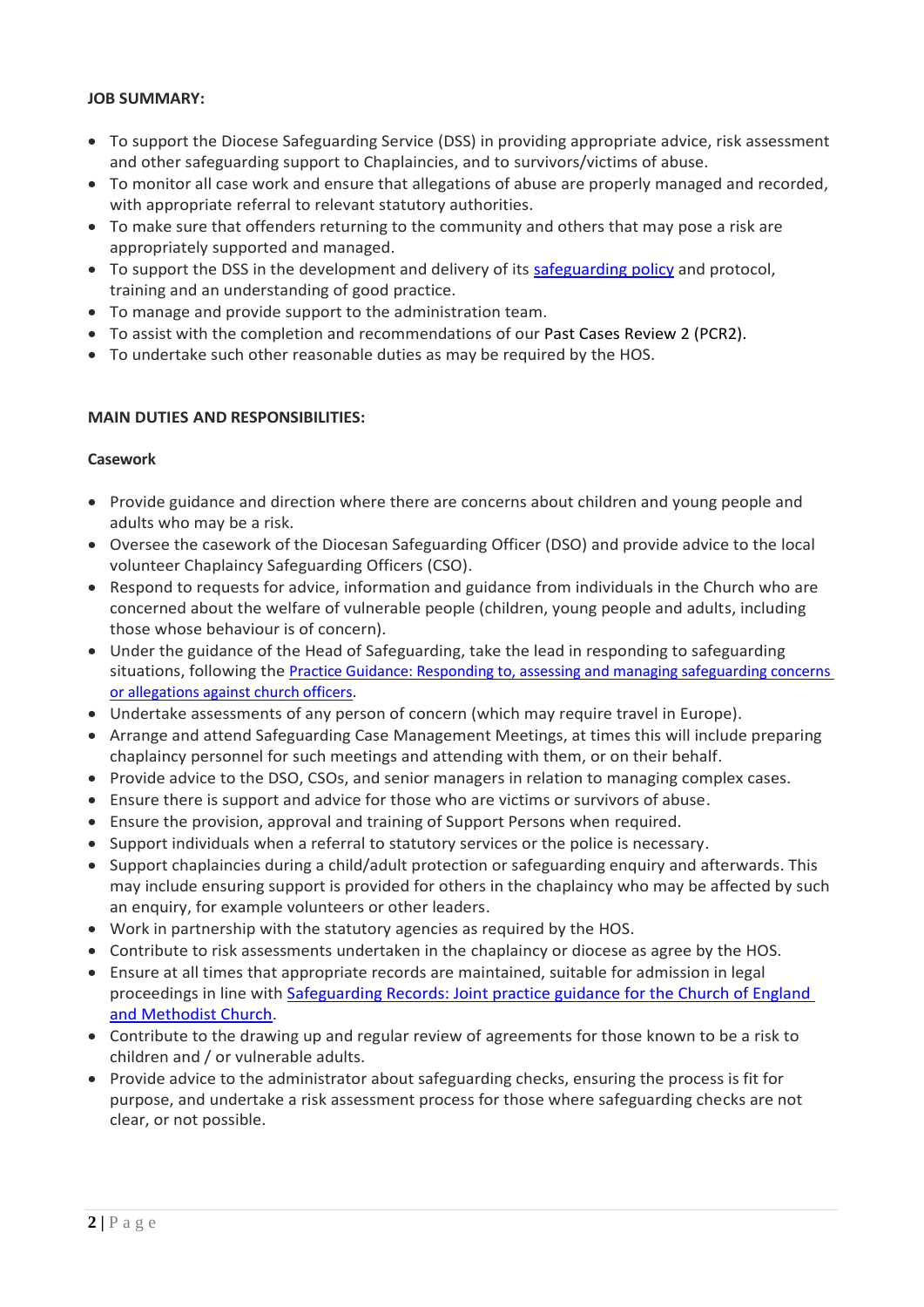## **Policy, protocol and good practice guidelines**

- Monitor and keep the Diocesan Safeguarding Policy and protocols up to date with the requirements of UK government and EU legislation, and Church of England policies.
- Maintain personal continuing professional development and professional registration where appropriate.
- Develop knowledge of how local partnership arrangements for safeguarding are structured in relation to providing safeguarding services and how referrals are made.
- Support the Archdeacons in ensuring each Chaplaincy has adopted and implemented the Diocesan Safeguarding Policy, protocols and procedures.
- Promote full engagement with the Safeguarding Dashboard.
- Undertake reviewing and auditing of chaplaincy practice and compliance.
- Monitor, check and provide advice and guidance on improving local safeguarding in chaplaincies.
- This list of main duties and responsibilities is not exhaustive and is intended to reflect the main tasks and areas of work envisaged at this time. Changes may occur over time and agreement will be expected to any reasonable changes to this job description, which are commensurate with the level of responsibility required and salary scale offered and in line with the general nature of the post. The post holder will be consulted about any changes to this job description before they are implemented.

## **Training**

- In collaboration with the National Safeguarding Training Team and Diocesan Head of Safeguarding, develop and ensure the delivery of appropriate safeguarding training, as recommended by the House of Bishops, for all clergy, Chaplaincy Safeguarding Officers and Lay Leaders throughout the Diocese.
- Develop and maintain an up-to-date safeguarding training curriculum suitable for the differing needs of clergy and laity working in the variety of church roles with children, young people and adults.
- Monitor and maintain the suitability of the safeguarding e-learning, virtual and in-person programmes, with appropriate liaison with external trainers.
- Develop and maintain sufficient numbers of trained volunteer safeguarding trainers in the Diocese.
- Evaluate, review and monitor the effectiveness of the training programme.